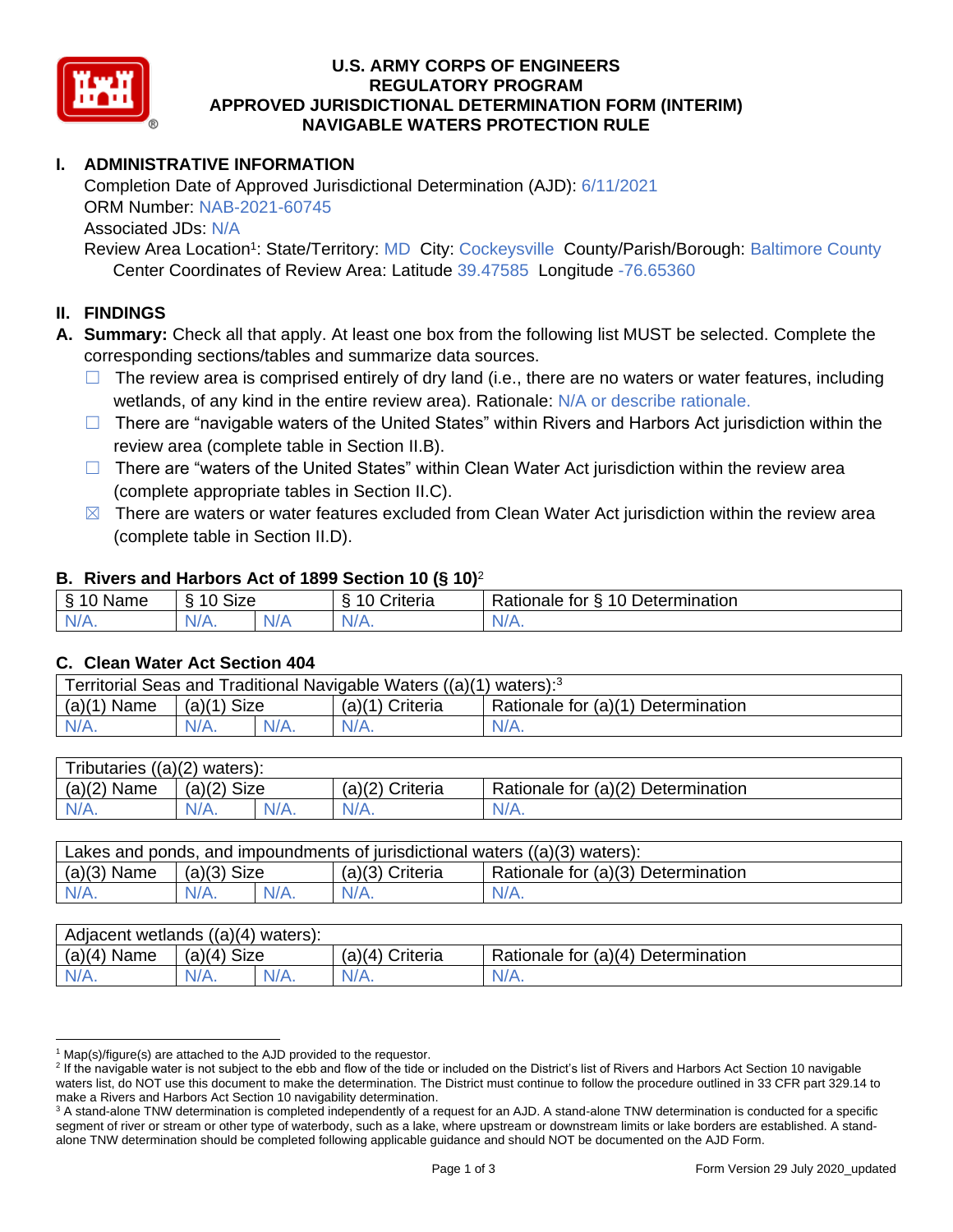

### **U.S. ARMY CORPS OF ENGINEERS REGULATORY PROGRAM APPROVED JURISDICTIONAL DETERMINATION FORM (INTERIM) NAVIGABLE WATERS PROTECTION RULE**

# **D. Excluded Waters or Features**

| Excluded waters $((b)(1) - (b)(12))$ : <sup>4</sup> |                       |                  |                                                                                                                                                                                                |                                                                                         |  |
|-----------------------------------------------------|-----------------------|------------------|------------------------------------------------------------------------------------------------------------------------------------------------------------------------------------------------|-----------------------------------------------------------------------------------------|--|
| <b>Exclusion Name</b>                               | <b>Exclusion Size</b> |                  | Exclusion <sup>5</sup>                                                                                                                                                                         | Rationale for Exclusion Determination                                                   |  |
| <b>Stormwater</b><br>Management<br>Pond             | 0.197                 | $\text{acre}(s)$ | (b)(10)<br>Stormwater<br>control feature<br>constructed or<br>excavated in<br>upland or in a<br>non-jurisdictional<br>water to convey,<br>treat, infiltrate, or<br>store stormwater<br>runoff. | Under the NWPR, stormwater ponds constructed<br>in uplands are not Federally regulated. |  |

## **III. SUPPORTING INFORMATION**

- **A. Select/enter all resources** that were used to aid in this determination and attach data/maps to this document and/or references/citations in the administrative record, as appropriate.
	- $\boxtimes$  Information submitted by, or on behalf of, the applicant/consultant: JPA dated April 16, 2021 with a delineation report dated April 7, 2021.

This information is sufficient for purposes of this AJD.

Rationale: JPA with plans and delineation report display the location of proposed impacts and provides evidence demonstrating the work will not impact any wetland or waterway.

- $\Box$  Data sheets prepared by the Corps: Title(s) and/or date(s).
- ☒ Photographs: Other: Included in delineation report, Section 2.1.1
- $\Box$  Corps site visit(s) conducted on: Date(s).
- $\Box$  Previous Jurisdictional Determinations (AJDs or PJDs): ORM Number(s) and date(s).
- ☐ Antecedent Precipitation Tool: *provide detailed discussion in Section III.B*.
- ☒ USDA NRCS Soil Survey: Included in delineation report dated April 7, 2021
- ☒ USFWS NWI maps: Included in delineation dated April 7, 2021
- ☒ USGS topographic maps: Included in delineation report dated April 7, 2021

#### **Other data sources used to aid in this determination:**

| Data Source (select)              | Name and/or date and other relevant information                                       |
|-----------------------------------|---------------------------------------------------------------------------------------|
| <b>USGS Sources</b>               | $N/A$ .                                                                               |
| <b>USDA Sources</b>               | $N/A$ .                                                                               |
| <b>NOAA Sources</b>               | $N/A$ .                                                                               |
| <b>USACE Sources</b>              | $N/A$ .                                                                               |
| <b>State/Local/Tribal Sources</b> | Marylands Environmental Resource & Land Information Network Webpage, 10<br>June 2021. |
| <b>Other Sources</b>              | N/A.                                                                                  |

<sup>4</sup> Some excluded waters, such as (b)(2) and (b)(4), may not be specifically identified on the AJD form unless a requestor specifically asks a Corps district to do so. Corps districts may, in case-by-case instances, choose to identify some or all of these waters within the review area.

 $5$  Because of the broad nature of the (b)(1) exclusion and in an effort to collect data on specific types of waters that would be covered by the (b)(1) exclusion, four sub-categories of (b)(1) exclusions were administratively created for the purposes of the AJD Form. These four sub-categories are not new exclusions, but are simply administrative distinctions and remain (b)(1) exclusions as defined by the NWPR.